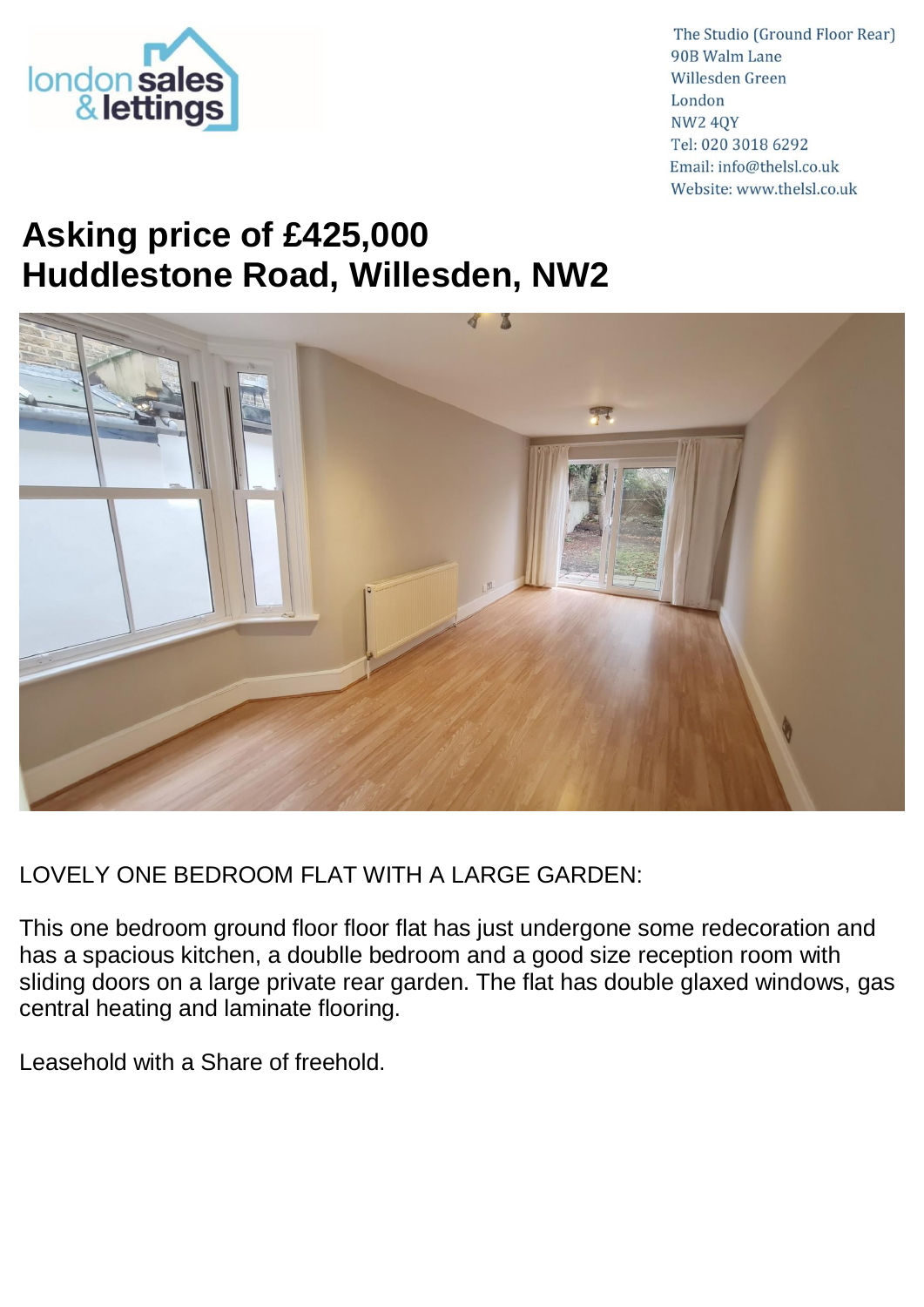













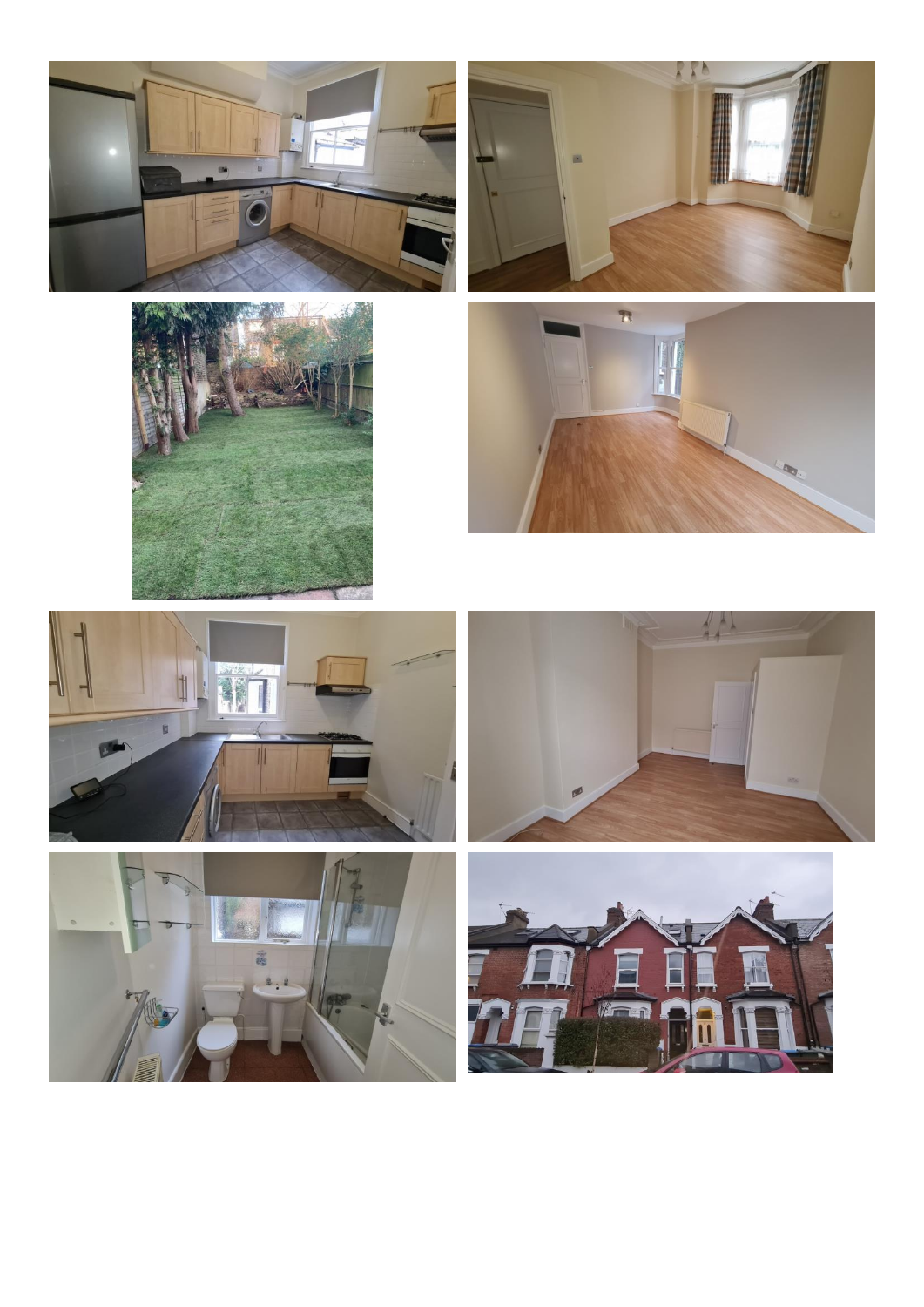

 $\langle \cdot | \theta \rangle$ 

 $\ddot{\phantom{0}}$ 

 $\sim$ 

TOTAL APPROX. FLOOR AREA 544 SQ.FT. (50.6 SQ.M.)<br>Whilst every attempt has been made to ensure the accuracy of the floor plan contained here, measurements<br>of doors, windows, rooms and any other items are approximate and no